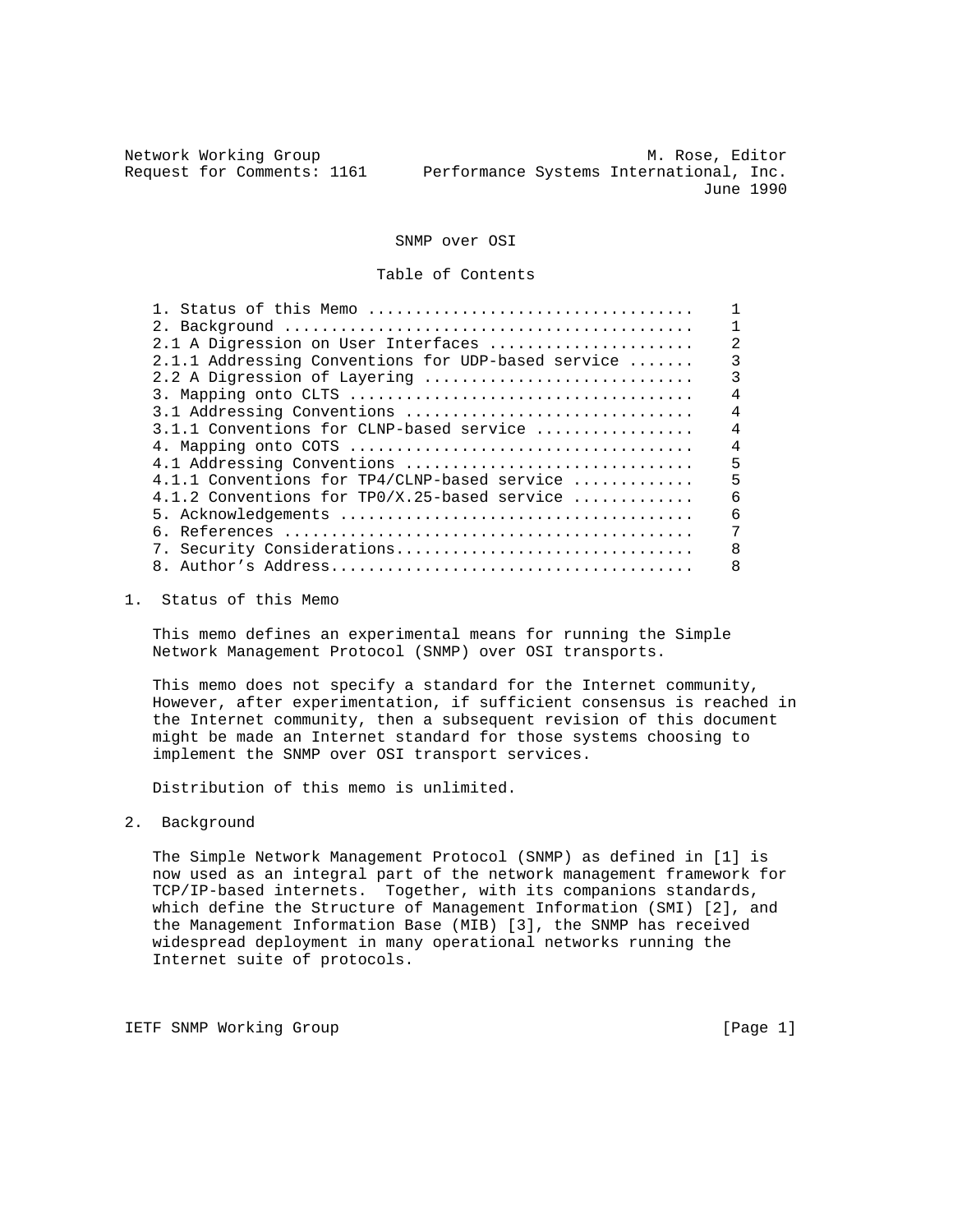It should not be surprising that many of these sites might acquire OSI capabilities and may wish to leverage their investment in SNMP technology towards managing those OSI components. This memo addresses these concerns by defining a framework for running the SNMP in an environment which supports the OSI transport services.

 In OSI, there are two such services, a connection-oriented transport services (COTS) as defined in [4], and a connectionless-mode transport service (CLTS) as defined in [5]. Although the primary deployment of the SNMP is over the connectionless-mode transport service provided by the Internet suite of protocols (i.e., the User Datagram Protocol or UDP [6]), a design goal of the SNMP was to be able to use either a CO-mode or CL-mode transport service. As such, this memo describes mappings from the SNMP onto both the COTS and the CLTS.

2.1. A Digression on User Interfaces

 It is likely that user-interfaces to the SNMP will be developed that support multiple transport backings. In an environment such as this, it is often important to maintain a consistent addressing scheme for users. Since the mappings described in this memo are onto the OSI transport services, use of the textual scheme described in [7], which describes a string encoding for OSI presentation addresses, is recommended. The syntax defined in [7] is equally applicable towards transport addresses.

In this context, a string encoding usually appears as:

[<t-selector>/]<n-provider><n-address>[+<n-info>]

where:

- (1) <t-selector> is usually either an ASCII string enclosed in double-quotes (e.g., "snmp"), or a hexadecimal number (e.g., '736e6d70'H);
- (2) <n-provider> is one of several well-known providers of a connectivity-service, one of: "Internet=" for a transport-service from the Internet suite of protocols, "Int-X25=" for the 1980 CCITT X.25 recommendation, or "NS+" for the OSI network service;
- (3) <n-address> is an address in a format specific to the <n-provider>; and,
- (4) <n-info> is any additional addressing information in a format specific to the <n-provider>.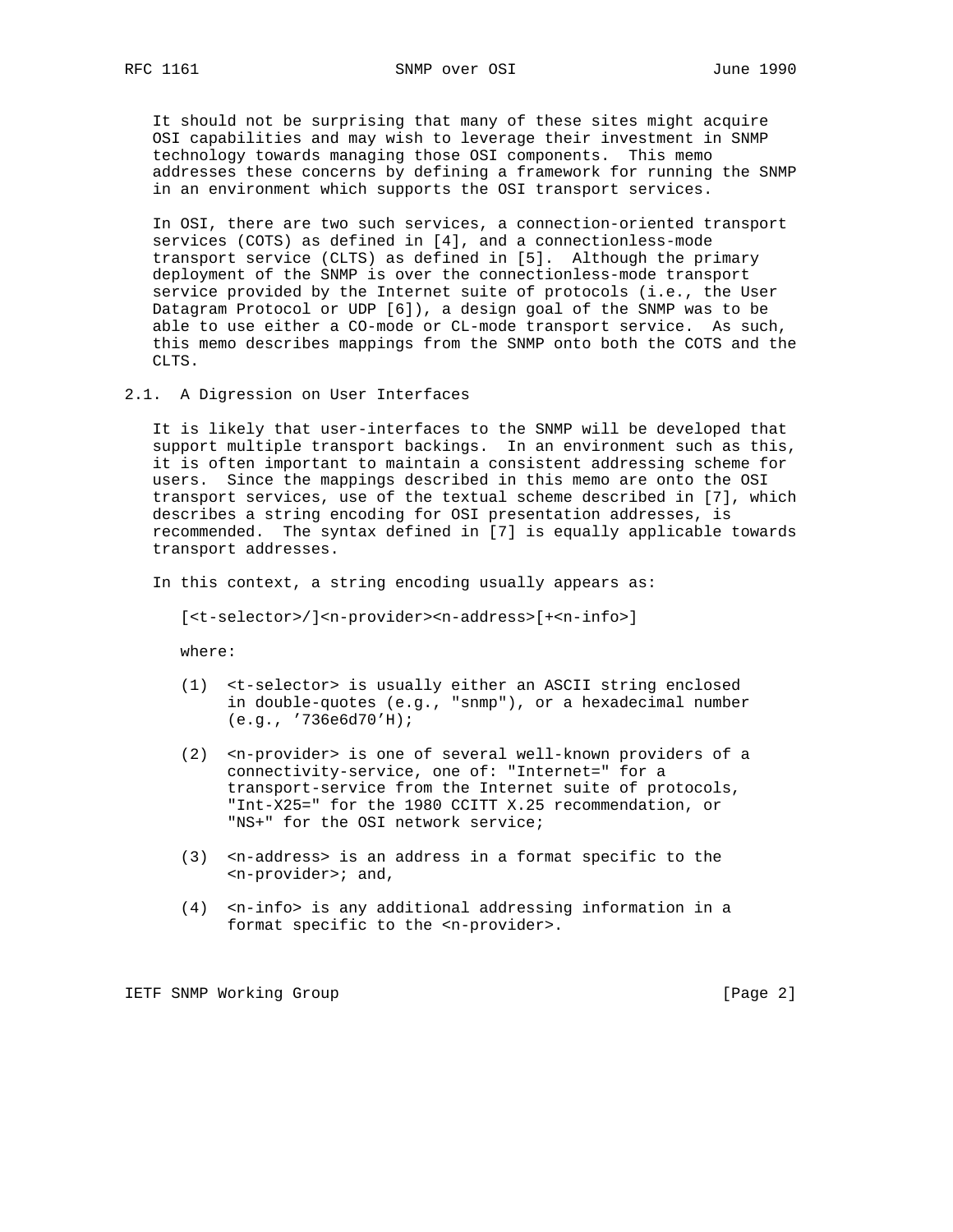It is not the purpose of this memo to provide an exhaustive description of string encodings such as these. Readers should consult [7] for detailed information on the syntax. However, this memo recommends that, as an implementation option, user-interfaces to the SNMP that support multiple transport backings SHOULD implement this syntax.

#### 2.1.1. Addressing Conventions for UDP-based service

 In the context of a UDP-based transport backing, addresses would be encoded as:

Internet=<host>+161+2

 which says that the transport service is from the Internet suite of protocols, residing at <host>, on port 161, using the UDP (2). The token <host> may be either a domain name or a dotted-quad, e.g., both

Internet=cheetah.nyser.net+161+2

and

#### Internet=192.52.180.1+161+2

 are both valid. Note however that if domain name "cheetah.nyser.net" maps to multiple IP addresses, then this implies multiple transport addresses. The number of addresses examined by the application (and the order of examination) are specific to each application.

 Of course, this memo does not require that other interface schemes not be used. Clearly, use of a simple hostname is preferable to the string encoding above. However, for the sake of uniformity, for those user-interfaces to the SNMP that support multiple transport backings, it is strongly RECOMMENDED that the syntax in [7] be adopted and even the mapping for UDP-based transport be valid.

### 2.2. A Digression of Layering

 Although other frameworks view network management as an application, extensive experience with the SNMP suggests otherwise. In essense, network management is a function unlike any other user of a transport service. The citation [8] develops this argument in full. As such, it is inappropriate to map the SNMP onto the OSI application layer. Rather, it is mapped to OSI transport services, in order to build on the proven success of the Internet network management framework.

IETF SNMP Working Group [Page 3]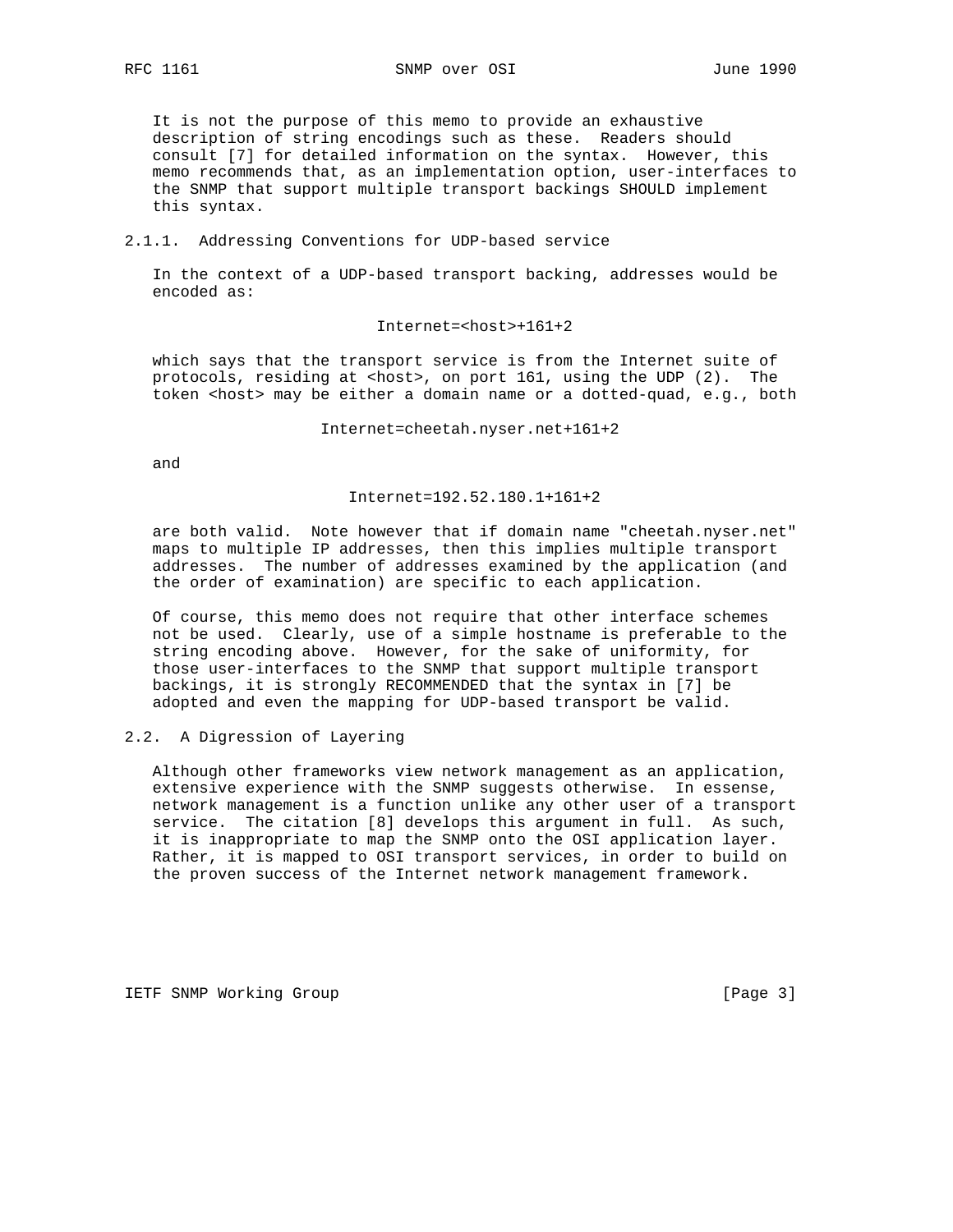### 3. Mapping onto CLTS

 Mapping the SNMP onto the CLTS is straight-forward: the elements of procedure are identical to that of using the UDP. In particular, note that the CLTS and the service offered by the UDP both transmit packets of information which contain full addressing information. Thus, mapping the SNMP onto the CLTS, a "transport address" in the context of [1], is simply a transport-selector and network address.

## 3.1. Addressing Conventions

 Unlike the Internet suite of protocols, OSI does not use well-known ports. Rather demultiplexing occurs on the basis of "selectors", which are opaque strings of octets, which have meaning only at the destination. In order to foster interoperable implementations of the SNMP over the CLTS, it is necessary define a selector for this purpose.

3.1.1. Conventions for CLNP-based service

 When the CLTS is used to provide the transport backing for the SNMP, demultiplexing will occur on the basis of transport selector. The transport selector used shall be the four ASCII characters

snmp $\mathbf s$ nmp $\mathbf s$ nmp $\mathbf s$ 

 Thus, using the string encoding of [7], such addresses may be textual, described as:

"snmp"/NS+<nsap>

where:

(1) <nsap> is a hex string defining the nsap, e.g.,

"snmp"/NS+4900590800200038bafe00

 Similarly, SNMP traps are, by convention, sent to a manager listening on the transport selector

snmp-trap

which consists of nine ASCII characters.

4. Mapping onto COTS

 Mapping the SNMP onto the COTS is more difficult as the SNMP does not specifically require an existing connection. Thus, the mapping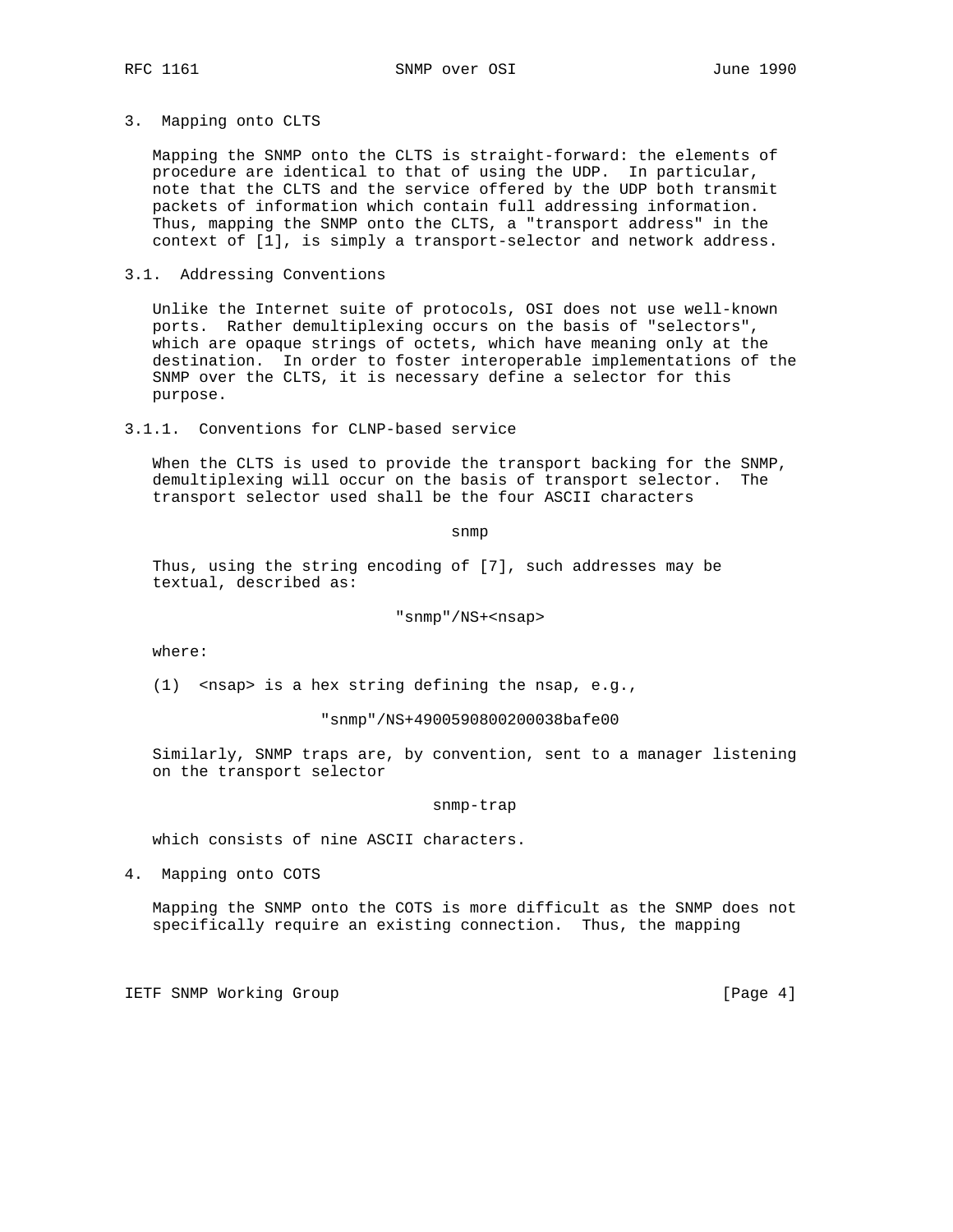consists of establishing a transport connection, sending one or more SNMP messages on that connection, and then releasing the transport connection.

 Consistent with the SNMP model, the initiator of a connection should not require that responses to a request be returned on that connection. However, if a responder to a connection sends SNMP messages on a connection, then these MUST be in response to requests received on that connection.

 Ideally, the transport connection SHOULD be released by the initiator, however, note that the responder may release the connection due to resource limitations. Further note, that the amount of time a connection remains established is implementation specific. Implementors should take care to choose an appropriate dynamic algorithm.

 Also consistent with the SNMP model, the initiator should not associate any reliability characteristics with the use of a connection. Issues such as retransmission of SNMP messages, etc., always remain with the SNMP application, not with the transport service.

4.1. Addressing Conventions

 Unlike the Internet suite of protocols, OSI does not use well-known ports. Rather demultiplexing occurs on the basis of "selectors", which are opaque strings of octets, which have meaning only at the destination. In order to foster interoperable implementations of the SNMP over the COTS, it is necessary define a selector for this purpose. However, to be consistent with the various connectivity services, different conventions, based on the actual underlying service, will be used.

4.1.1. Conventions for TP4/CLNP-based service

 When a COTS based on the TP4/CLNP is used to provide the transport backing for the SNMP, demultiplexing will occur on the basis of transport selector. The transport selector used shall be the four ASCII characters

snmp and the state of the state of the state of the state of the state of the state of the state of the state o

 Thus, using the string encoding of [7], such addresses may be textual, described as:

"snmp"/NS+<nsap>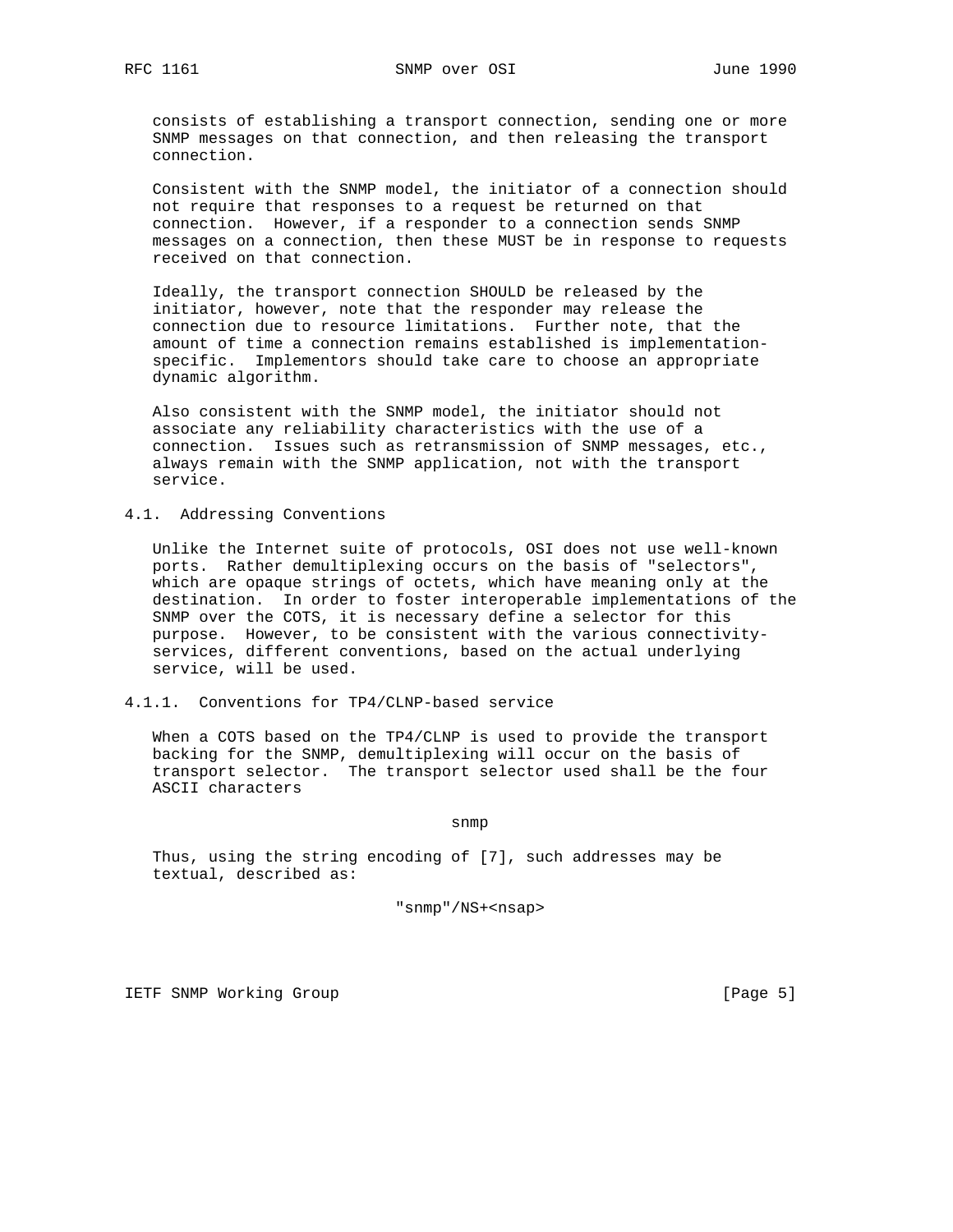where:

(1) <nsap> is a hex string defining the nsap, e.g.,

"snmp"/NS+4900590800200038bafe00

 Similarly, SNMP traps are, by convention, sent to a manager listening on the transport selector

snmp-trap

which consists of nine ASCII characters.

4.1.2. Conventions for TP0/X.25-based service

 When a COTS based on the TP0/X.25 is used to provide the transport backing for the SNMP, demultiplexing will occur on the basis of X.25 protocol-ID. The protocol-ID used shall be the four octets

03018200

 Thus, using the string encoding of [7], such addresses may be textual described as:

Int-X25=<dte>+PID+03018200

where:

(1) <dte> is the X.121 DTE, e.g.,

Int-X25=23421920030013+PID+03018200

 Similarly, SNMP traps are, by convention, sent to a manager listening on the protocol-ID

# 03019000

#### 5. Acknowledgements

This document was produced by the SNMP Working Group:

 Karl Auerbach, Epilogue Technology David Bridgham, Epilogue Technology Brian Brown, Synoptics John Burress, Wellfleet Jeffrey D. Case, University of Tennessee at Knoxville James R. Davin, MIT-LCS Mark S. Fedor, PSI, Inc.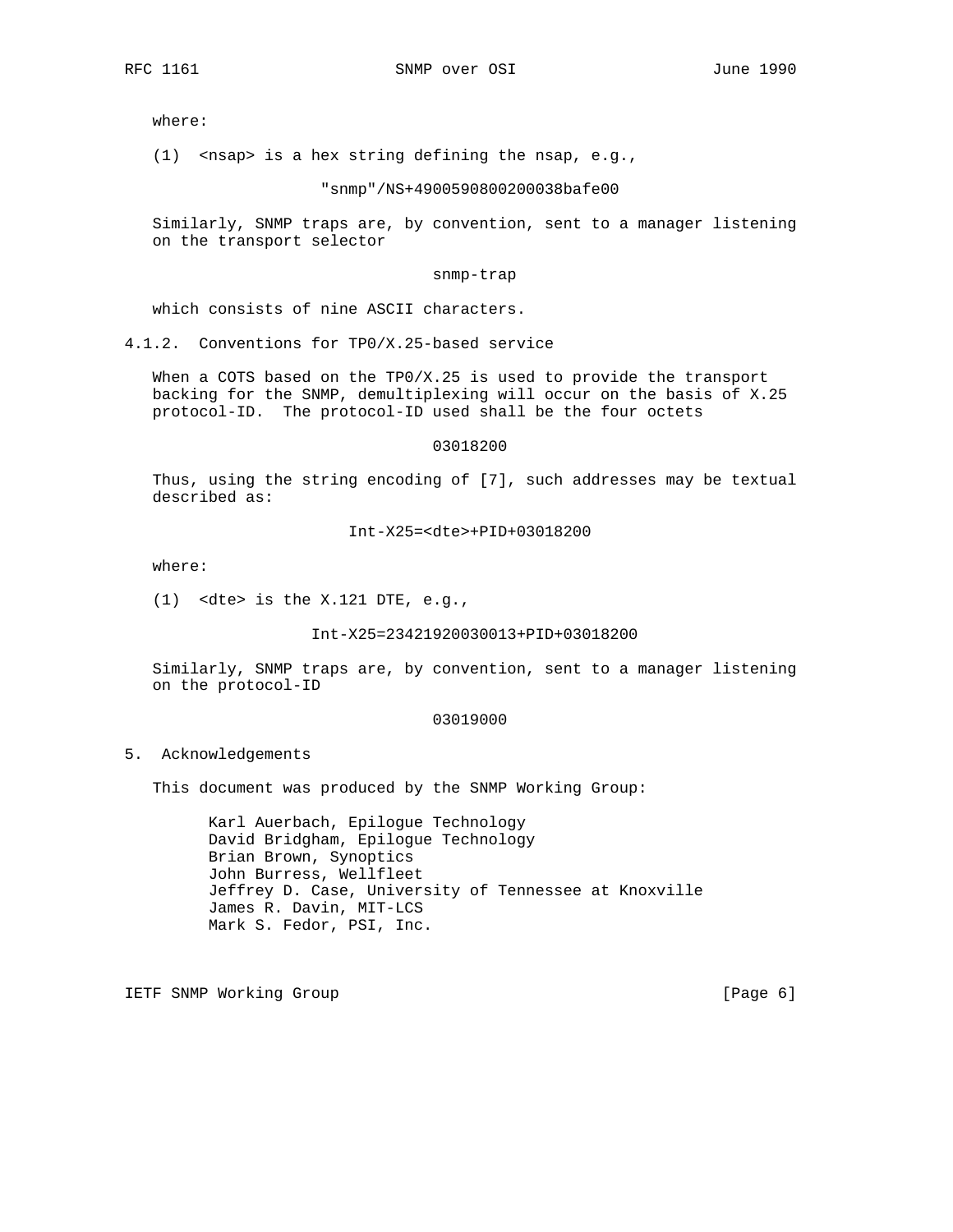Stan Froyd, ACC Satish Joshi, Synoptics Ken Key, University of Tennessee at Knoxville Gary Malkin, FTP Software Randy Mayhew, University of Tennessee at Knoxville Keith McCloghrie, Hughes LAN Systems Marshall T. Rose, PSI, Inc. (chair) Greg Satz, cisco Martin Lee Schoffstall, PSI, Inc. Bob Stewart, Xyplex Geoff Thompson, Synoptics Bill Versteeg, Network Research Corporation Wengyik Yeong, PSI, Inc.

## 6. References

- [1] Case, J., Fedor, M., Schoffstall, M., and J. Davin, "A Simple Network Management Protocol (SNMP)", RFC 1157, SNMP Research, Performance Systems International, Performance Systems International, and MIT Laboratory for Computer Science, May 1990.
- [2] Rose M., and K. McCloghrie, "Structure and Identification of Management Information for TCP/IP-based internets", RFC 1155, Performance Systems International, Hughes LAN Systems, May 1990.
- [3] McCloghrie K., and M. Rose, "Management Information Base for Network Management of TCP/IP-based internets", RFC 1156, Hughes LAN Systems, Performance Systems International, May 1990.
- [4] Information Processing Systems Open Systems Interconnection, "Transport Service Definition", International Organization for Standardization, International Standard 8072, June 1986.
- [5] Information Processing Systems Open Systems Interconnection, "Transport Service Definition - Addendum 1: Connectionless-mode Transmission", International Organization for Standardization, International Standard 8072/AD 1, December 1986.
- [6] Postel, J., "User Datagram Protocol", RFC 768, USC/Information Sciences Institute, November 1980.
- [7] Kille, S., "A String Encoding of Presentation Address", Research Note RN/89/14, Department of Computer Science, University College London, February 1989.
- [8] Case, J., Davin, J., Fedor, M., and M. Schoffstall, "Network Management and the Design of SNMP", ConneXions (ISSN 0894-5926), Volume 3, Number 3, March 1989.